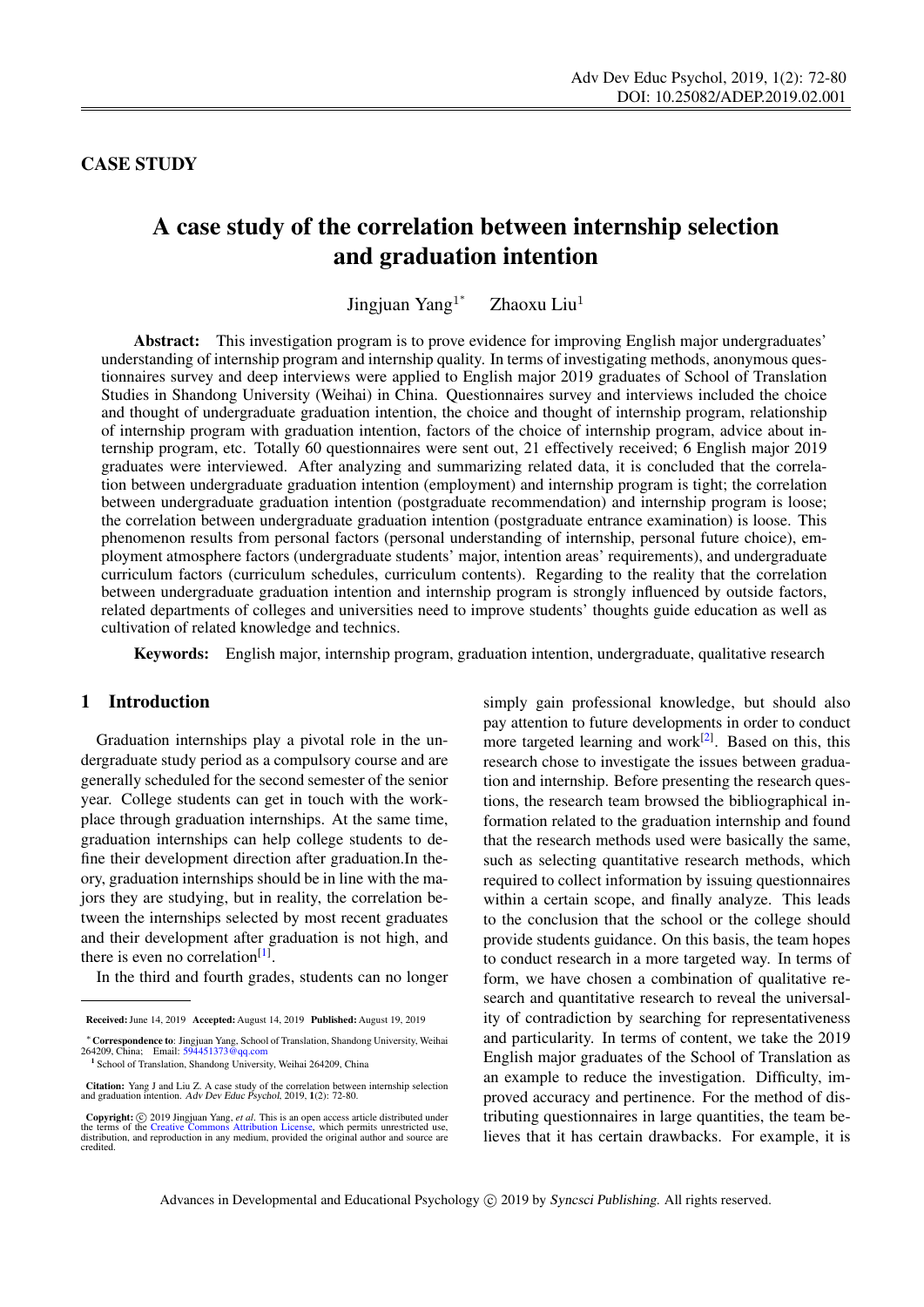impossible to grasp the first-hand information of the students, and it can only be analyzed on the whole level, but the individual research is insufficient. Therefore, the team conducts an in-depth investigation of the individual through a combination of qualitative research and quantitative research, so that the research is both broad and representative, and can take into account the individual situation, and finally make the survey reach a more bal-anced state<sup>[\[4\]](#page-8-2)</sup>.

This project takes the 2019 English major graduates of the School of Translation as the research object, and uses the research method combining qualitative research and quantitative research to study the correlation between the pre-graduation internship project and the graduation intention of the senior graduates, as well as providing an analysis of factors, constructive suggestions on how to improve the graduation internship value of seniors $[2,3]$  $[2,3]$ .

# 2 Methods

This study uses a combination of qualitative research and quantitative research methods, with a focus on qual-itative research methods<sup>[\[5,](#page-8-4)[6\]](#page-8-5)</sup>.

Quantitative study (Study on Measurement) refers to the prescriptive scientific research that determines the quantity of a certain aspect of the matter. By expressing the problem and the phenomenon in quantity, it analyzes, tests, and interprets it to obtain the research method and process of meaning. The main methods include investigation method, related method and experimental method $^{[3]}$  $^{[3]}$  $^{[3]}$ .

Qualitative research refers to treating the researcher himself as a research tool and use multiple data collection methods in the natural context to conduct a holistic inquiry of social phenomena; then use inductive analysis of data in order to formate a theory, as well as creating an interpretation of behavior and meaning construction through interaction with the research object. The main methods include ethnographic research, discourse analysis, interview research, field survey, and participatory observation.

In terms of quantitative research, this project selects the questionnaire survey method. The questionnaire was designed by the team leader after studying "Marketing Questionnaire Collection". The team members participated in the discussion and revised the final draft. The questionnaire combines the binary choice questionnaire with answering-form questionnaire, and diverts different undergraduate intentions on the second question, and leads volunteers to different related questions according to different answers. The problem ranking of the questionnaire adopts the direct statement problem method.

This method can avoid the questionnaire to induce the respondent, affect the answer, and ensure that the respondent selects according to the first real response when completing the questionnaire, thus it can ensure the authenticity and feasibility of the questionnaire. The questionnaire contains a total of 24 questions (20 multiplechoice questions, 4 short-answer questions), related to professional choice, job intention selection, internship experience, internship selection, and internship time arrangement after graduation. This question design mode can give respondents ample opportunity to express their views on the correlation between pre-graduate internships and their majors while ensuring that the question-naire covers all relevant research contents<sup>[\[7–](#page-8-6)[9\]](#page-8-7)</sup>.

The main target of the questionnaire is the 2019 English class, translation class, and English-French class graduates of the School of Translation. The team will contact the class leader of the relevant class to submit the questionnaires in person, and the relevant class leaders will return them to the research team after one week. It was originally planned to issue 100 questionnaires and to recover 80 of them, but the research team actually issued 60 questionnaires, and recovered 21 of them. The main reason for the significant decrease in the number of successful issuance and withdrawal of questionnaires was the improper selection of time. The questionnaire was mainly distributed in mid-October and early November. Except the students who have successfully gained postgraduate recommendation, those who were preparing for the examination of the entrance of postgraduate mainly expressed their reluctance to participate in the survey. Only some students filled out the questionnaires. Apart from that, students who choose to go abroad were not in the school during this time period, hence they could not participate in the questionnaires, based on the absence of electronic questionnaires. The above situation has caused great resistance to the questionnaire survey in this research, which has a great negative impact on the later quantitative research, and also promoted the focus of this research to qualitative research $[10, 11]$  $[10, 11]$  $[10, 11]$ .

## 2.1 Analysis of questionnaires

According to the collected questionnaires, as of the completion of the questionnaire (November 2018, 2019 graduates in the first semester of the senior year), a large majority of respondents (16/21) had no internship experience, thus the internship content could not be filled out. Consequently, the research team was unable to judge whether there was any correlation between the internship content and the post-graduation development direction, as well as whether the correlation was strong and weak. In response to this situation, the research team chose to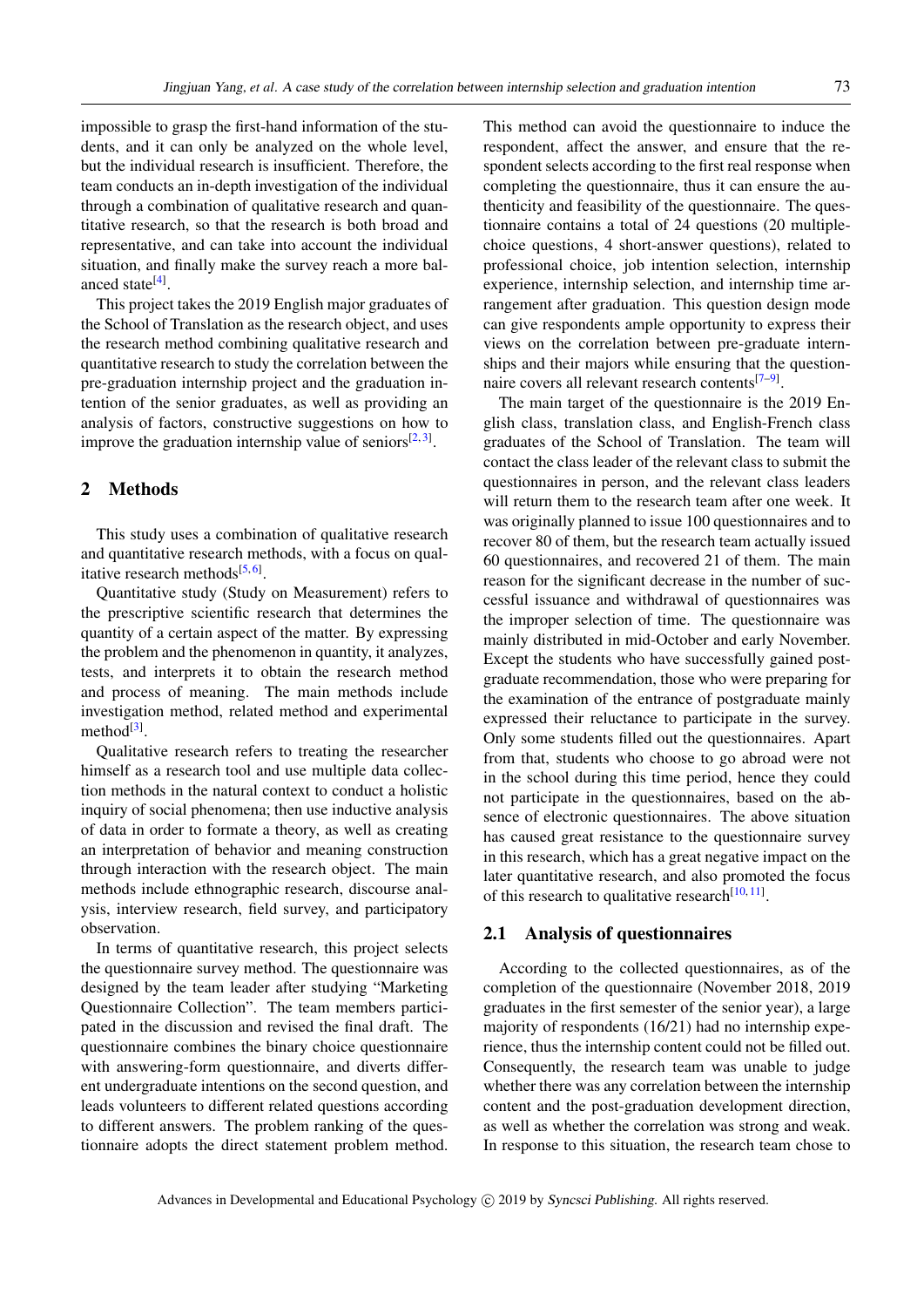| Option                                   | Yes                      | No        | Option                                                            | Yes         | N <sub>o</sub> | $\chi^2$ test |
|------------------------------------------|--------------------------|-----------|-------------------------------------------------------------------|-------------|----------------|---------------|
|                                          | $n$ (%)                  | $n$ (%)   |                                                                   | $n$ (%)     | $n$ (%)        | P value       |
| Keep Study after<br>Graduation           | 18 (85.71%)              | 3(14.29%) | Whether Insure<br>the Future Faculty                              | 17 (80.95%) | $4(19.05\%)$   | P<0.001       |
|                                          |                          |           | Whether Share<br>the Same Field                                   | 10(47.62%)  | $11(52.38\%)$  |               |
| <b>Starting Work</b><br>after Graduation | 3(14.29%)<br>18 (85.71%) |           | Whether the<br>Career Is<br>Relevant To<br><b>Current Faculty</b> | 10(47.62%)  | $11(52.38\%)$  |               |

<span id="page-2-0"></span>

|  |  |  |  |  |  | <b>Table 1.</b> Descriptive indices of different option from questionnaires $(n=21)$ |  |
|--|--|--|--|--|--|--------------------------------------------------------------------------------------|--|
|--|--|--|--|--|--|--------------------------------------------------------------------------------------|--|

track interviews as the primary method of research rele-vance [\(Table 1\)](#page-2-0).

The data shows that nearly a half of the respondents (8/21) chose a different postgraduate major rather than the undergraduate one, and more than a half of the respondents' (12/21) intentions were in line with the postgraduate major [\(Table 1\)](#page-2-0).

Among the respondents whose postgraduate majors were different from the undergraduate ones (8 in total), only 2 had had internship experience before the deadline for completing the questionnaire, and the rest had not been internship (6 in total). Among the 6 people who did not have an internship, 3 were going to have one after the senior year, and 2 were planning it during the senior year, and 1 did not filled the survey.

The intent postgraduate majors selected which are different from the undergraduate majors included: Law, Master of Translation and Interpreting (MTI), International Politics, and Taxation. The intent postgraduate majors selected which are the same with undergraduate majors included: English Language and Literature, Translation, Intercultural Communication, Senior Interpreting, English and American Literature, and Education.

# 2.2 Source of the interview outline

Given that the results of the questionnaires used for quantitative research were not satisfactory, the team decided to shift its focus to qualitative research using in-depth interviews. Evidently, The interview outline was divided into district groups, including "Employment Group", "Postgraduate Examination Group" and "Postgraduate Recommendation Group" on the basis of the original questionnaire after the team discussed the current environment of the job market and the postgraduate development. The team also added more in-depth interview questions to the corresponding questionnaires, involving "changes and reflections on intention selection

after graduation", "considerations on the correlation between undergraduate internships and post-graduation intentions", and so on.

## 2.3 Process and contents of the interview

Invited respondents were divided into "Employment Group", "Postgraduate Examination Group" and "Postgraduate Recommendation Group" according to their intention, and each group contained 2 to 3 people. Due to the different schedules of interviewees, the interview time, location and method of each group are different. The "Postgraduate Examination Group" were interviewed online; the "Postgraduate Recommendation Group" through QQ telephone; the "Employment Group" through a face-to-face meeting.

## 2.3.1 Employment Group

The team invited two seniors who chose to work directly after graduation to conduct face-to-face interviews in the school cafeteria. During the interview, it was informed that the two seniors chose Foshan, Guangdong as their place of work, and they both worked in the Midea Group, where they held relevant positions in human resources and marketing. In the views of the two seniors on the relationship between employment and undergraduate internship, there were similarities and differences. The main agreed point was that undergraduate internships had a strong correlation with post-graduation employment, especially for companies and positions. Both of the seniors chose their internship time in the summer of the third year, and they both interned in the home appliance industry. They both said that the internship experience helped them to get the Midea Group offer, because Midea Group preferred candidates with relevant work experience in the home appliance industry, for they were therefore strongly associated with their undergraduate internships and their employment companies and positions. The differences between the points of the two interviewees were connected to the content of the intern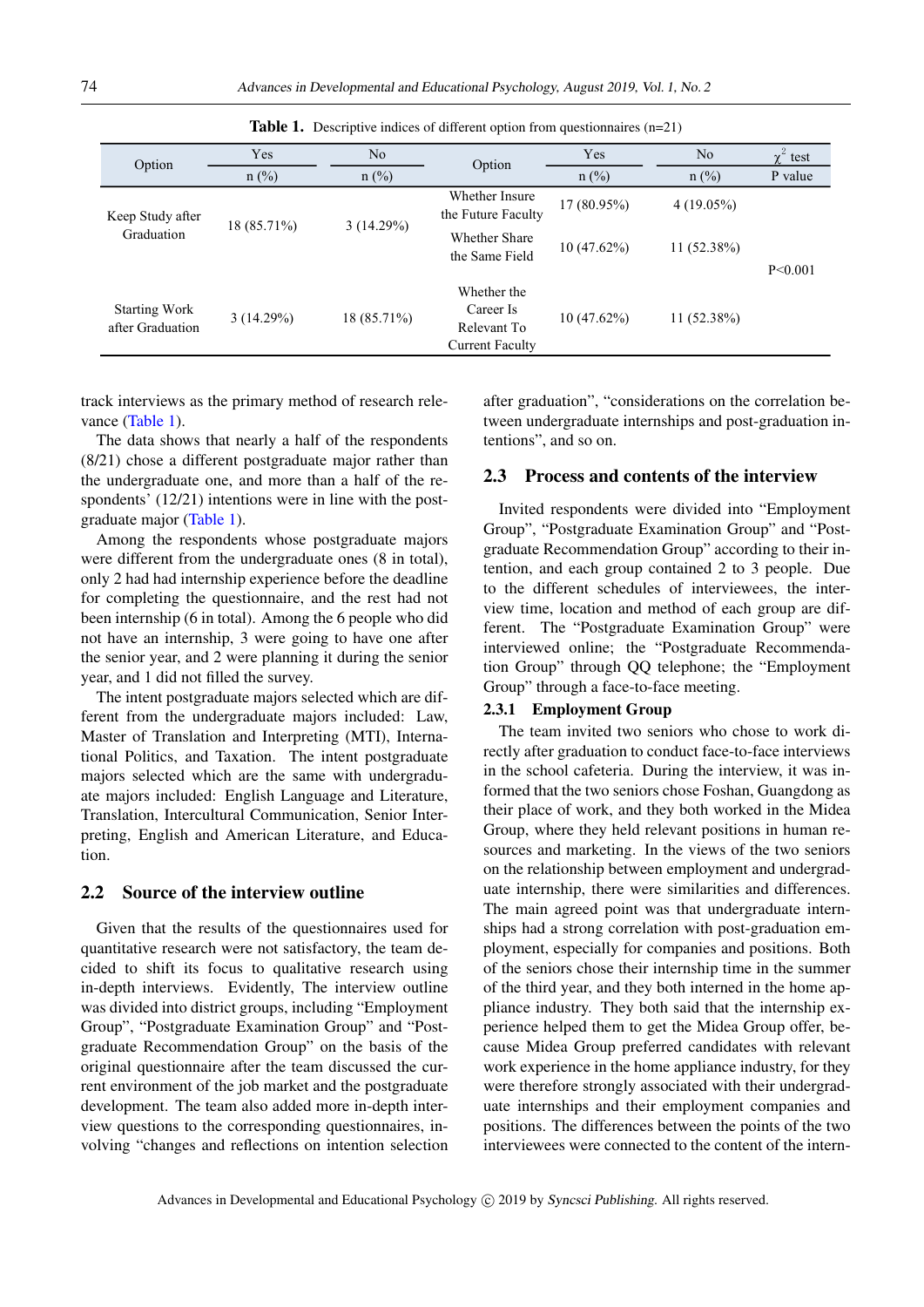ship, the duration of the internship, and the path of application. After a month of the internship of other home appliance groups during the junior summer, senior A successfully passed the interview of the Midea Group campus and were hired. Senior B was rectified after the internship at the Midea Group during the junior year. Compared with the "miscellaneous internship" - "doing all things, but nothing outstanding"- during the internship, the undergraduate internship of B was more professional: "Basically the content of the internship is the marketing management, and there is also a dedicated person in charge during the entire internship, so the transfer to the marketing department after the end of the internship is very smooth, because you have almost mastered all the capabilities they need."

For the relationship between pre-graduation internship and post-graduation intentions, the two seniors said that if they decided to work immediately after graduation, the internship direction before graduation must be carefully considered, because most companies today prefer to workers in related fields or experienced fresh graduates, so an internship in the same field or related field often had a decisive role in formal application and interviews.

In terms of internship advice, the two principals believed that the summer vacation in the third year was the best time period, because the two-month internship was the recruitment of the most recruited campuses in the fall, and the time was also relatively reasonable and compact. At the same time, the two seniors also suggested that during the undergraduate period, the more internships, the more powerful influences, because more than one internship meant more work and social experience, which could improve their competitiveness in the job market.

#### 2.3.2 Postgraduate examination group

To begin with, the team invited two seniors who have already passed the examination of the entrance of postgraduate to conduct interviews by answering questions online. Their postgraduate studies were English Language and Literature and Senior Interpreting. Both of them had internship experience during the undergraduate period, and the contents were mainly had something to do with translation. (One of the interviewees also worked in a bank and a visa center). For the correlation between undergraduate internship and post-graduate intent, the two interviewees expressed that when choosing a postgraduate major, they were more inclined to choose according to their interests, living habits, areas of expertise, etc., without considering the previous internship instead; when choosing the internship content during the undergraduate course, it was also mainly based on the

current profession and the distance from home, and did not consider the connection with the postgraduate major. Therefore, they believed that the internship during the undergraduate period was less relevant to the postgraduate major. One interviewee meant that there was no necessary connection between the internship and the postgraduate major or even the future work, because the different stages of life determined distinct choices at that time, and the skills required for the future work were often far apart from knowledge of humanistic disciplines. Therefore, the correlation between majors and internship was very weak.

According to internship advice, the opinions of the two interviewees have similarities and differences as well. Firstly the similarity between them was that the internship arrangement during the undergraduate time was based on the arrangement of the school curriculum and the individual's planning for the future, so the junior was the best option; the distinction was that one person indicated the consideration of internship can be unconnected with future majors or career, but another respondent preferred to choose an related one, and the richer the better.

#### 2.3.3 Postgraduate recommendation group

At first, the team invited two academic students to complete interviews through QQ phone and a face-toface meeting. The two graduates' study majors are English Language and Literature and Senior Interpreting, one of whom had an internship experience and the other has none. Respondents who did not experienced expressed that the heavy missions of student union, illness, and a lack of interest in the internship made her choose to give up it. However, the intentional internships of the two interviewees were both related to government affairs and administrative assistance which were both less relevant to their graduate majors. According to the respondent with an internship before, based on her personal experience, because the internship unit was the local overseas Chinese bureau, it was originally thought that the content would be related to English, but then he founded that the work was to process the documents and some other trivial things, which did not involve professional knowledge of English or interpretation, hence the respondent believed that there was no correlation between the internship choices during the undergraduate period and the post-graduate study.

As for internship suggestions, both respondents believe that although the undergraduate internship was not necessarily related to the future intention choice, possessing an internship in advance was definitely helpful to the future employment direction as well as understanding the relevant industries beforehand. Besides, its positive effect of the postgraduate retest also deserved a spe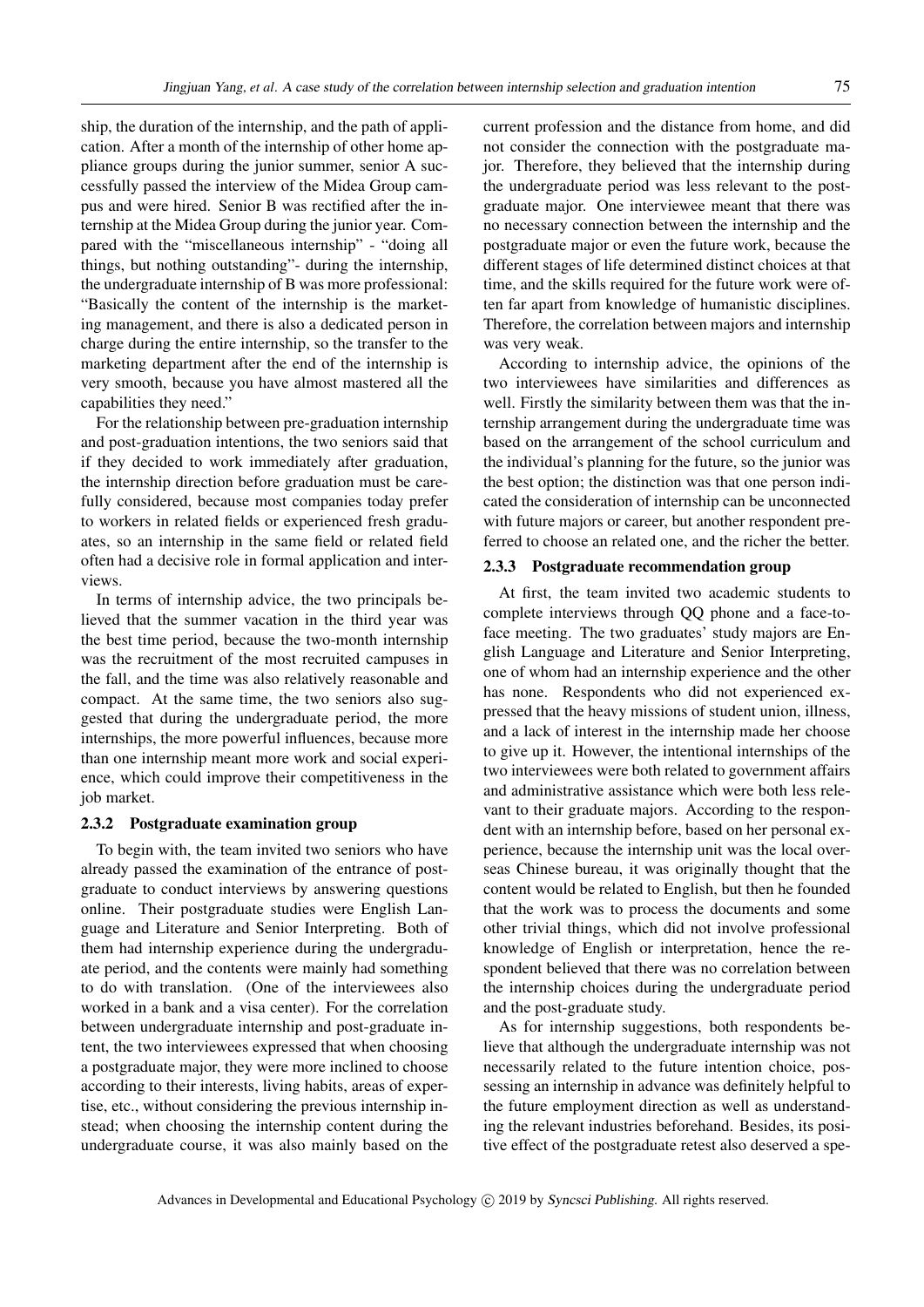cial focus. Consequently, the two suggested that undergraduates could choose to practice on the basis of their schemes and graduation intentions. For example, students can choose the summer vacation or the junior winter vacation, and the candidates who were preparing the postgraduate examination could choose the junior winter vacation.

## 3 Results

### 3.1 Conclusion of phenomenons

After concluding the questionnaires and follow-up interviews, we found that there was a strong correlation between undergraduate graduation internships and graduation intentions of directly starting to work, and the correlation between undergraduate graduation internships and graduation intentions of participating in the postgraduate examination or gaining postgraduate recommendation was weak. This contrast between the two correlation was mainly reflected in the following aspects:

#### 3.1.1 Consideration of internship content

Respondents who were interested in employment for undergraduate studies (hereinafter referred to as the "Employment Group") were obviously more inclined to choose internship positions related to the target work when selecting the internship. A good example of it is that the two interviewees of the "Employment Group" clearly selected internship opportunities in the ecommerce field to prepare for the smooth entry into the Midea Group after graduation.

Undergraduate graduates who are interested in postgraduate study(hereinafter referred to as "Postgraduate Examination Group" and "Postgraduate Recommendation Group"), choose an internship based on personal interests, distance from home, time schedule, etc., instead of their future majors and indicated that there is no correlation between the two. For instance, when the interviewees of the "Postgraduate Examination Group" and the "Postgraduate Recommendation Group" talked about the existing internship experience or intentional internship experience, the administrative assistant, the financial assistant, the overseas Chinese office assistant, the assistant of the debris, and the translators play the major part of their description, and the applied English expertise was involved little or none.

#### 3.1.2 Emphasis on internship time

The "Employment Group" was relatively more sensitive to the internship time planning than the "Postgraduate Examination Group" and "Postgraduate Recommendation Group". Although all respondents recognized that the best internship time was the summer vacation of the third year, the starting point for making this choice was

different.

First of all, the starting point of the "Postgraduate Recommendation Group" was that the list of postgraduate summer camp has not been officially announced during the winter vacation, and students have not really started preparing for the camp wither, thus they could perform internships in January and February. Apart from that, after the completion of the summer camp in July, students who were already admitted by universities would be less stressed and had less academic tasks, thus they had more time to spend freely. As a result, they could use the summer vacation in July and August to conduct internships.

Secondly, the starting point of the "Postgraduate Examination Group" was that the time interval between the winter vacation of the third year and the examination in December of that year was long enough to review, resulting that they could utilize that winter vacation instead of the junior summer vacation (July and August of that year) for internships, as the summer vacation is was close to the final exams in December. Evidently, performing an internship during the summer vacation was likely to negatively affect the postgraduate review.

Thirdly, the starting point of the "Employment Group" was that the summer vacation of the junior year was just one or two months before September, and it was generally believed a proverb of "golden September, silver October", which means that September was the golden age of the current recruitment, and industries and companies recruited in October were inferior in quantity and quality than that in September. After completing the relevant internships in the intent industry in the summer vacation, the fresh graduates could apply for the industry or the intention company in the autumn recruitment, and the internship was of greatly decisive influence on the success of the "Employment Group's" application. Therefore, the "Employment Group" would prepare and apply for an internship during the summer vacation in the third year, and even applyed for leave from school in the next semester of the junior year.

From this comparison, although the three groups of people all recognized the best internship time for the junior winter vacation, the basic reason of the "Employment Group" was more focused on how to improve the success rate of application, and the internship experience before the autumn trick. On the basis of an adequate emphasis on the vital role that internships play in the competition in September, the individual time schedule would be adjusted to suit the schedule of summer internships, and the internship period will be given high priority. In contrast, the consideration of the "Postgraduate Examination Group" and the "Postgraduate Recommendation Group" was how to facilitate the themselves, that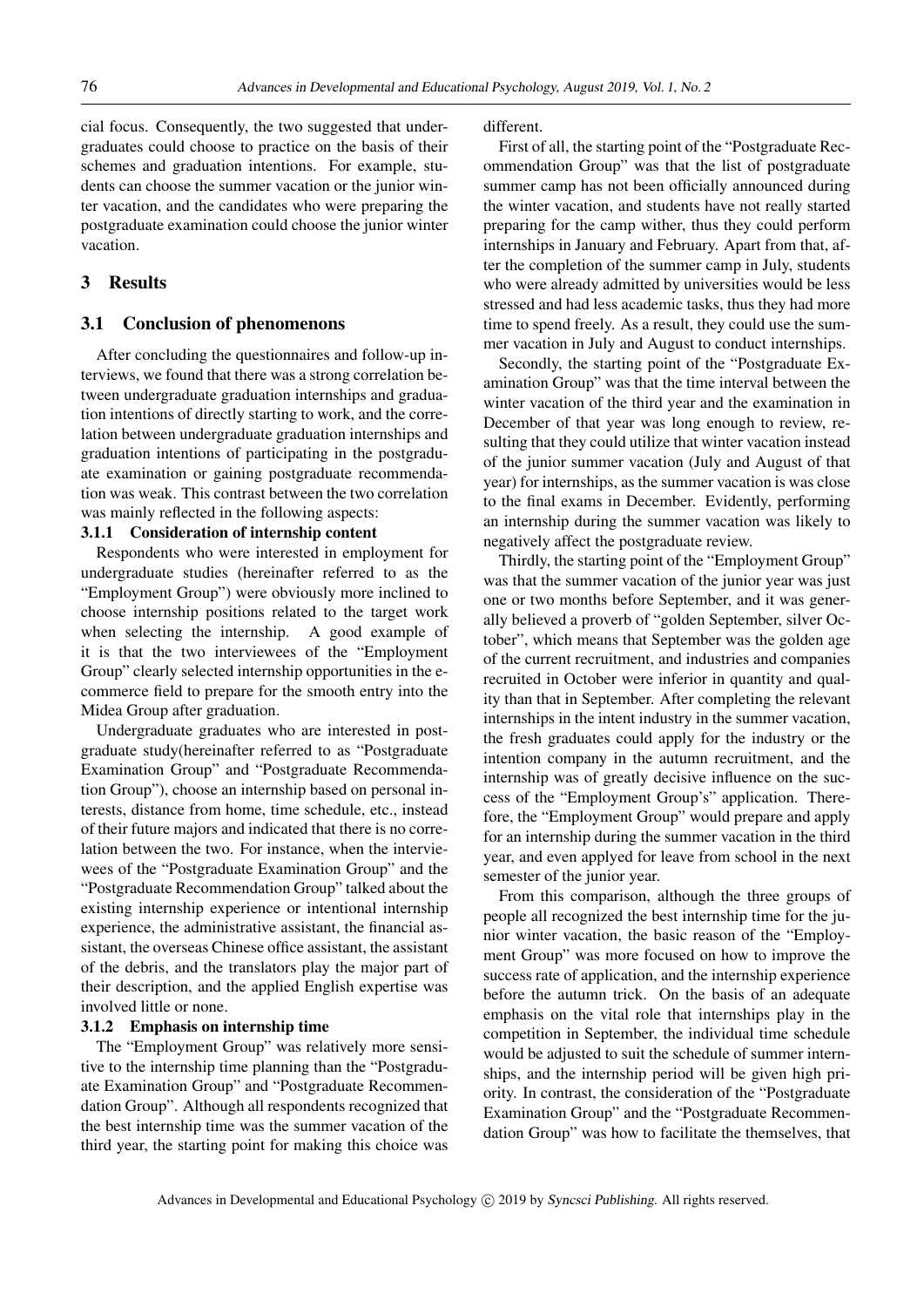was, whether the individual's schedule for the year, the winter vacation, or the junior summer vacation was free, was the main basis for the internship in the corresponding time period. As a consequence, the "Employment Group" harnessed changed individual time schedules to adapt to the internship time period provided by the enterprise, while the "Postgraduate Examination Group" and the "Postgraduate Recommendation Group" had a larger proportion of subjective factors in the choice of internship time period, preferring to use the internship period provided by companies as an adaptation to their schemes. Naturally, their attention to the internship period was not as strong as the "Employment Group".

# 3.1.3 Comprehension of the importance of internships

The "Employment Group" comprehended the importance of the internship much deeper than the "Postgraduate Examination Group" and the "Postgraduate Recommendation Group". All three groups of respondents acknowledged the necessity of internship during the undergraduate course and recognized that internships during the undergraduate period would assist to develop personal background, to understand and adapt to the society and related industries in advance, and to help to comprehend and adjust the future employment direction. However, on the basis of this general recognition, the "Employment Group" had a more thorough understanding of the importance of internships in specific industries than the other two groups.

For example, in the follow-up interview, the "Employment Group" respondents could more accurately compare the status of the internship in the real estate industry and the e-commerce industry and expressed that the real estate industry had a preference of the internship experience of the industry, while the e-commerce industry's requirements in the internship field were relatively lower. This level of understanding demanded not only a full comprehension of the relevant industries, but also a hands-on practice. It was thus known that the "Employment Group" had a deeper and more accurate understanding of the significance of the internship based on sufficient prior investigation and personal experience.

#### 3.2 Causes

#### 3.2.1 Personal Cause

Through the analysis of questionnaires and follow-up interview records, combined with the current employment and learning environment, the study found that the undergraduate graduation intention (employment) and the undergraduate graduation internship are more relevant, while the undergraduate graduation intention (postgraduate entrance examination) is related to the undergraduate graduation internship. Sexuality, undergraduate graduation (guarantee) and undergraduate graduation internship are weak, the phenomenon mainly comes from the following factors:

(1) Individual's comprehension of internships The extent to which graduates understand the internship is a direct factor in determining the correlation between the undergraduate intent and the undergraduate intern- $ship<sup>[4]</sup>$  $ship<sup>[4]</sup>$  $ship<sup>[4]</sup>$ . According to the analysis, the graduates who are clearer and more thorough about the internship they are involved in are more likely to choose the internship positions that are highly relevant to the graduation intention job or the postgraduate study. The correlation between the internship content and the undergraduate graduation intention is relatively lower for graduates who only have a surface understanding of the internship (ie, only staying at the level of thinking that the internship can promote personal development, and experience the social and related fields in advance).

 $(2)$  Individual choice for the future From the classification and comparison of all the interviewees, it can be concluded that undergraduate graduates who are interested in employment are more inclined to choose internships related to the intentional work field when choosing an internship, and those whose undergraduate intention is to prepare for postgraduate entrance exams and the postgraduate recommendation pay less attention to the correlation between the content of internship and the major in the future. This phenomenon is directly related to the urgency of employment. Compared with the "employment group" that urgently needs to successfully obtain a job and start a career after graduation, the "postgraduate-recommendation group" and the "takingexamination group" can concentrate on and carefully consider the employment problem during the postgraduate period, and therefore they have a lower intention of finding a job successfully, and their emphasis on internships during undergraduate studies is naturally lower than that of "employment group" graduates.

#### 3.2.2 Employment environment factors

(1) Majors of fresh graduates Compared with the high correlation of the "Employment Group" between the internship content and the intentional employment, the postgraduate majors of the "Postgraduate Recommendation Group" and the "Postgraduate Examination Group" are also an important factor that leads to a low correlation between the undergraduate graduation internship and graduation intention. From the tracking interviews and questionnaires, it is known that when choosing a postgraduate major, most of the graduates of the School of Translation will choose English language and literature, English and American literature, Translation (in-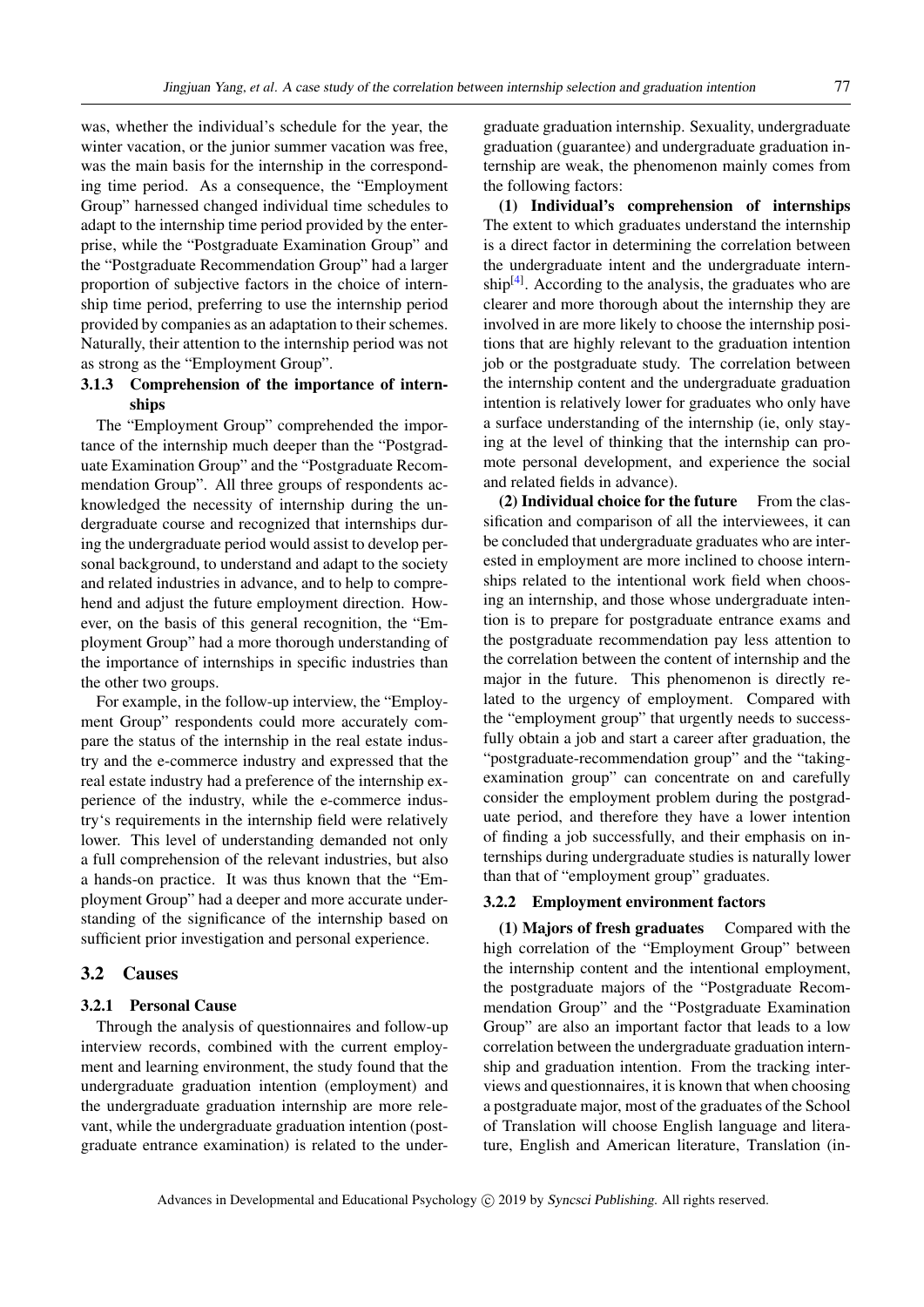| First year |                                          |              | Education | Average Monthly Salary $(Y)$ |              |              |
|------------|------------------------------------------|--------------|-----------|------------------------------|--------------|--------------|
| salary     | Major                                    | Subject Type | Category  | Graduared in                 | Graduared in | Graduared in |
| ranking    |                                          |              |           | 2017                         | 2018         | 2019         |
| 1          | Software Engineering                     | Engeering    | Bachelor  | 9001                         | 11522        | 13711        |
| 2          | <b>Material Physics</b>                  | Engeering    | Bachelor  | 8862                         | 10812        | 12866        |
| 3          | Automobile                               | Engeering    | Bachelor  | 8786                         | 11071        | 13506        |
| 4          | <b>Applied Chemistry</b>                 | Science      | Bachelor  | 8650                         | 10467        | 13188        |
| 5          | <b>Biology</b>                           | Science      | Bachelor  | 8622                         | 10347        | 12520        |
| 6          | Electronic and Information Engineering   | Engeering    | Bachelor  | 8476                         | 10256        | 12513        |
| 7          | Architecture                             | Engeering    | Bachelor  | 8359                         | 10533        | 13482        |
| 8          | Polymer Material and Engineering         | Engeering    | Bachelor  | 8109                         | 9730         | 12357        |
| 9          | Petroleum Engineering                    | Engeering    | Bachelor  | 8031                         | 9476         | 11466        |
| 10         | Languages                                | Art          | Bachelor  | 7519                         | 9173         | 10916        |
| 11         | Clinical Medicine                        | Medicine     | Bachelor  | 7097                         | 8445         | 10134        |
| 12         | <b>Applied Bioscience</b>                | Agronomy     | Bachelor  | 6927                         | 8313         | 9892         |
| 13         | <b>Robots</b>                            | Engeering    | Bachelor  | 6722                         | 7932         | 9677         |
| 14         | Microelectronics Science and Engineering | Science      | Bachelor  | 6656                         | 8254         | 9987         |
| 15         | <b>Information Technology</b>            | Engeering    | Bachelor  | 6093                         | 7678         | 9136         |
| 16         | Civil Engineering                        | Engeering    | Bachelor  | 6087                         | 7426         | 8911         |
| 17         | Electric Engineering and Automation      | Engeering    | Bachelor  | 5975                         | 7230         | 9182         |
| 18         | Rail Transport                           | Engeering    | Bachelor  | 5854                         | 7259         | 8638         |
| 19         | Machinery Design and Manufacture         | Engeering    | Associate | 5731                         | 6763         | 8183         |
| 20         | Composite Materials and Engineering      | Engeering    | Bachelor  | 5696                         | 7005         | 8967         |

<span id="page-6-0"></span>Table 2. Salary level ranking of different majors in Chinese universities (2017)

terpretation/translation) and other language majors and they seldom enter master examination on different subjects and in different areas, the main reason for which is that cross-professional postgraduate entrance examination or postgraduate-recommendation is difficult because of the weak foundation of the candidates, and the failure rate is high<sup>[\[12\]](#page-8-10)</sup>. According to the 2018 China University Professional Salary Rankings published by China Remuneration Network, the language-based comprehensive profession ranks only 10th in the per capita salary rankings, and the salary is decreasing year by year, from 10,916 yuan in 2013 (person/ month) fell to 7519 yuan (person/month) in 2017, and the overall contraction was about one-third. According to the interviewees' statement, the number of employment fields directly related to language majors is small, and in addition to the professionally demanding work such as simultaneous interpretation, the remaining jobs, such as teachers, are too substitutable and easy to restrict the development of individuals. Therefore, graduated students majoring in language majors tend to avoid language jobs when choosing future jobs, and they also tend to have internship opportunities in other fields, such as administrative management and human resources. Therefore, the correlation between the undergraduate graduation intention (taking-examinations and postgraduate recommendation) and undergraduate graduation internship is relatively  $low^{[13]}$  $low^{[13]}$  $low^{[13]}$ .

(2) The requirements of intentional work In recent years, the number of undergraduate students and master students has been increasing, and the pressure of employment competition has become larger and larger, and even thousands of people compete for one occupation. In this kind of employment situation, many companies in order to quickly select talents who are competent and can create value for the company, in the HR recruitment, indicate candidates who have more relevant work experience or internship experience. Under such requirements, in order to improve their competitiveness in related fields, recent graduates will also conduct internships in related industries. Especially for fresh graduates with different areas of intentional employment and undergraduate or postgraduate majors, the harsh recruitment conditions have forced them to abandon their internships related to their majors and transfer to internships linked to the target company. Therefore, for fresh graduates with different intentions for future employment and graduates, the correlation between the internships selected during the undergraduate period and the postgraduate postgraduate intent is lower [\(Table 2\)](#page-6-0).

# 3.2.3 Undergraduate Course Setting Factors

(1) Majors of fresh graduates In the training program for the 2019 English major graduates in the School of Translation in Shandong University (Weihai), the professional courses are mainly concentrated in the junior year, and the "graduation internship" as a major is set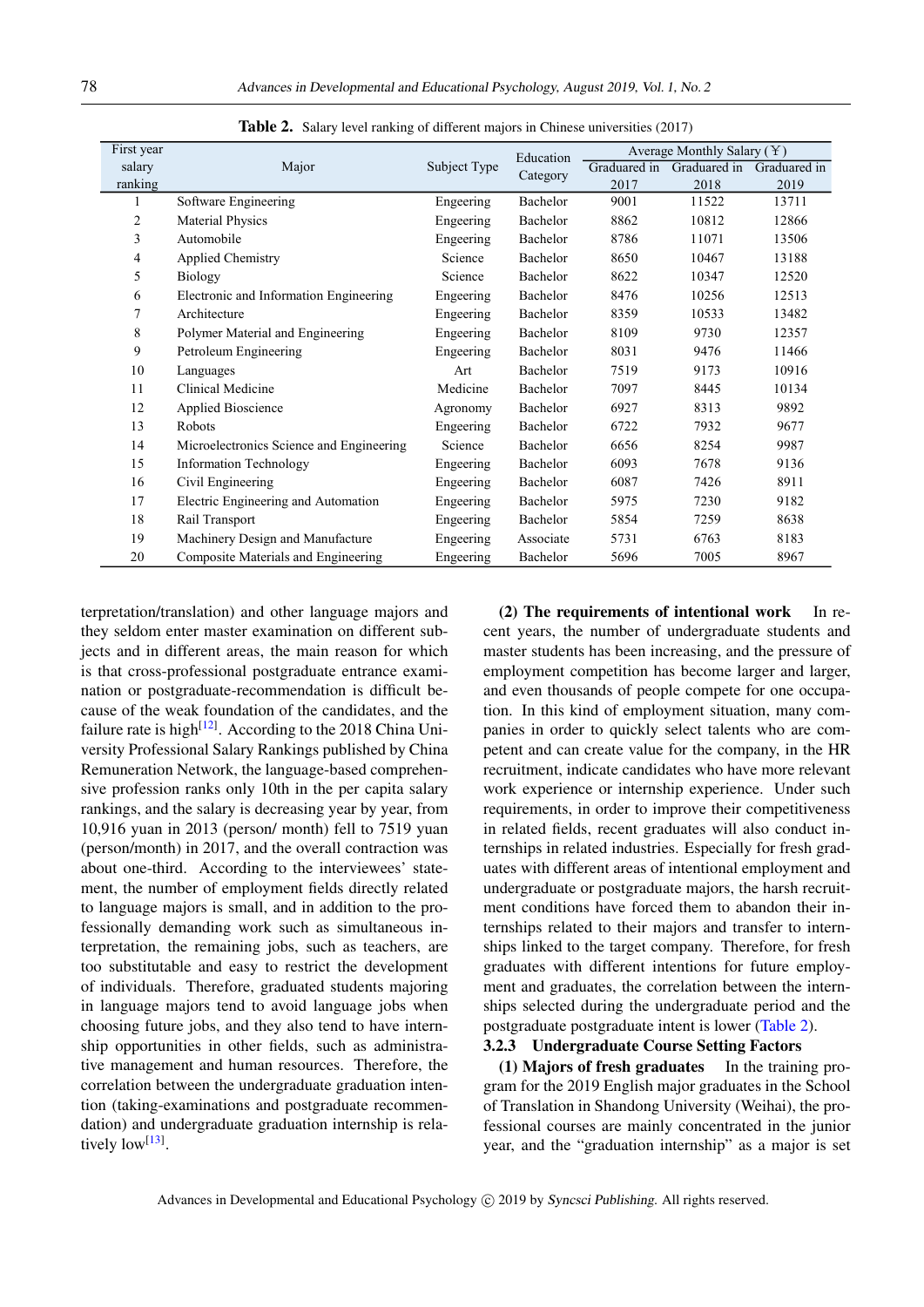in the next semester of the senior year. However, from the questionnaires and follow-up interviews, it is known that the internship time of the respondents is generally a junior year and a summer vacation. The school's placement of important professional programs in the junior year is based on a decision made on the assessment of students' professional competence. It is believed that students in the junior year have sufficient professional ability to complete difficult professional courses. However, the school has neglected the recruitment time points favored by the job market and the students' independent views and arrangements for the internships. As a result, the heavy professional courses have made it impossible for recent graduates to set aside time to seriously think and find internships during their approved time periods. After the heavy professional course study, postgraduate entrance examination (the fourth semester of the senior year) and postgraduate recommendation, the best internship period has also ended. This situation will greatly hamper the enthusiasm of graduates to think and choose internships, which leads some graduates to pay less attention to internships and choose the internship perfunctorily. They do not really consider the relevance between the development direction after graduation and the internship. Therefore, the correlation between undergraduate internships and graduation intentions will also be affected [\(Table 3\)](#page-7-0).

<span id="page-7-0"></span>Table 3. Descriptive indices of different option after gratuation  $(n=21)$ 

| Alternative                    | Best internship<br>time (third year) | Best internship<br>time (senior) | $\gamma^2$ test |
|--------------------------------|--------------------------------------|----------------------------------|-----------------|
|                                | $n$ (%)                              | $n$ (%)                          | P value         |
| Postgraduate study             | 18 (85.71%)                          | 3(14.29%)                        |                 |
| Employment after<br>graduation | 17 (80.95%)                          | $4(19.05\%)$                     | 0.6788          |

(2) Course settings In the training program and curriculum of the 2019 English major graduates of the School of Translation in Shandong University (Weihai) , the "graduation internship" is only arranged as a major course for the next semester of the senior year, and students are required to provide the internship certificate of the relevant unit. There are no other internship-related courses in the first three years of undergraduate study. The only "career planning" related to "employment and internship" is classified as a public elective course. Although it is a mandatory course for each student, it is not included in the GPA statistics so students pay less attention to it. In this way, even if the teacher gives no matter how much knowledge about internships and employment in the class, the students can master and use less and less, so when they really need the relevant knowledge of internship and employment, they cannot find a definite direction and finish it perfunctorily which is fully demonstrated in the questionnaire. Throughout the 21 questionnaires, based on the importance of accrediting undergraduate internships to all respondents, only 5 people had internships during the first three and a half years, and only 8 considered that the senior was the best time for internships. Among the remaining 13 people, 6 people tended to practice before the senior, and 7 did not express their opinions. Therefore, the lack of internship and employment-related courses and improper setting are the key factors affecting the correlation between undergraduate internships and graduation intentions.

#### 4 Conclusion

The smaller scale of the study makes the general applicability of the results low. This study only conducted a survey of 2019 graduates of English majors in Shandong University (Weihai), and did not involve other majors. Therefore, the conclusions drawn from research and analysis are only applicable to fresh graduates of English majors, and not applicable to graduates of other majors<sup>[\[14\]](#page-8-12)</sup>.

Through the analysis of the questionnaires representing the quantitative research and the follow-up interviews representing the qualitative research, this study concluded that the factors affecting the correlation between the undergraduate internships and graduation intentions are: personal factors (personal understanding of the internship) , personal choices for the future), employment environment factors (required for graduates, intentions and industry requirements), undergraduate curriculum setting factors (course setting time and course setting content).

Among them, personal factors are the direct factors affecting the correlation. Employment environment factors and undergraduate curriculum factors are important factors influencing the correlation. At the same time, employment environment factors and undergraduate cur-riculum factors make a difference to personal factors<sup>[\[15\]](#page-8-13)</sup>.

Because different industries have different requirements for internship experience, and the advantages and disadvantages of English majors in the job market will also affect the choice of graduates' intentions<sup>[\[10\]](#page-8-8)</sup>. In addition, the time and content of relevant courses in the undergraduate courses will be corresponding to the graduates. Their understanding of the internship is decisive, and the individual's different understanding of the internship itself and the individual's choice of the future are directly expressed as whether or not to choose an internship and what kind the internship is. Therefore,